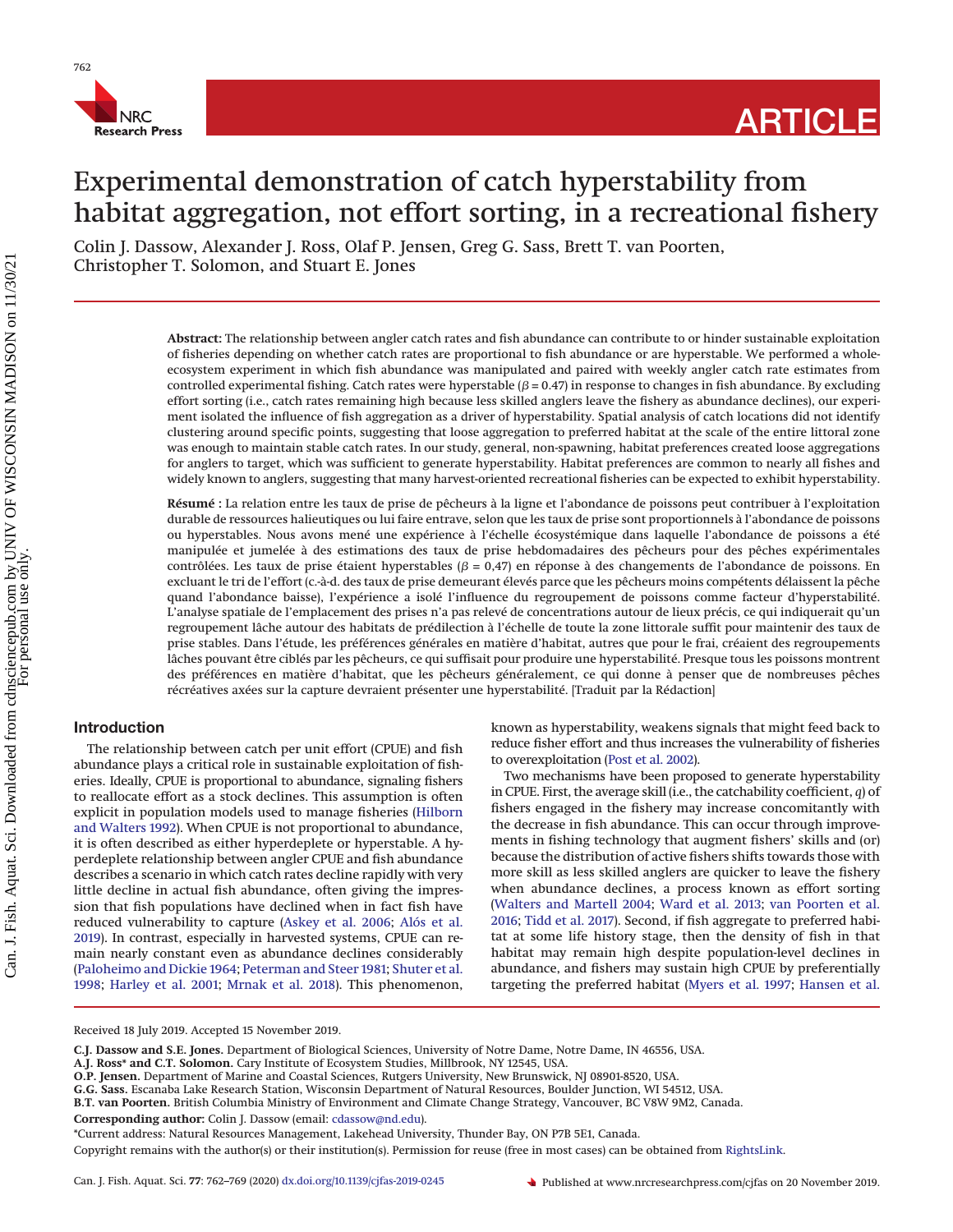## [2005;](#page-6-9) [Erisman et al. 2011;](#page-6-10) [Sadovy de Mitcheson and Erisman 2012;](#page-6-11) [Mrnak et al. 2018\)](#page-6-6).

In recreational fisheries, both effort sorting and aggregation mechanisms have been suggested to induce hyperstability, though the evidence is stronger for the former. Perhaps the best effort to date to resolve hyperstability mechanisms in a recreational fishery is the research by [Ward et al. \(2013\)](#page-7-2) on rainbow trout (*Oncorhynchus mykiss*) in British Columbia. [Ward et al. \(2013\)](#page-7-2) observed hyperstability across a set of open-access lakes that varied widely in trout density and showed that angler skill (as measured by the number of days spent fishing annually) was higher in the low-density lakes. They also showed that there was no hyperstability in a set of experimental lakes fished by a single angler. Collectively, these two data sets provided compelling evidence that differences in the skill of the average angler via effort sorting drove hyperstability in these systems. Several other studies have documented hyperstability in recreational fisheries and speculated about the role of effort sorting and aggregation mechanisms as drivers, but other mechanistic examinations are rare [\(Table 1\)](#page-2-0).

We tested whether hyperstability occurred in a recreational fishery due to fish aggregation to preferred habitat, while controlling for the effects of effort sorting. We experimentally manipulated fish abundance in a natural lake and measured the CPUE of a fixed set of anglers at each level of fish abundance. Because our model's fish species (largemouth bass, *Micropterus salmoides*), as many fishes in freshwater and marine environments, has strong habitat preferences that anglers recognize and exploit, we hypothesized that the aggregation mechanism alone would be sufficient to generate hyperstability in this system. Because bass potentially aggregate to habitat at multiple scales — the littoral zone within a lake and patches of cover such as coarse woody habitat and macrophytes within the littoral zone [\(Essington and](#page-6-12) [Kitchell 1999;](#page-6-12) [Ahrenstorff et al. 2009\)](#page-6-13) — we secondarily considered which scale was most important for driving any hyperstability observed. Our study provides a unique experimental test for the mechanisms driving hyperstability in recreational fisheries.

#### **Methods**

#### **Experimental design and study site**

Testing for hyperstability requires estimates of CPUE across a wide range of fish abundance. We measured the CPUE of a set of experimental anglers who repeatedly fished a single lake as we purposefully manipulated largemouth bass abundance. The same set of experimental anglers also repeatedly fished a similar, nearby, unmanipulated reference lake, allowing us to control for potential variation in CPUE due to seasonal trends, weather anomalies, and (or) other factors independent of our abundance manipulation.

Our experiment was conducted on Camp Lake (26.1 ha, 45°59′52.5"N, 89°43′59.7°W), and reference experimental angling was conducted on nearby Little Rock Lake (15.8 ha, 45°59'44.7"N, 89°42'09.0"W). The lakes are within 3 km of one another in the Northern Highlands Lake District of Wisconsin, USA. Largemouth bass are the dominant fish species in both lakes, along with bluegill (*Lepomis macrochirus*) in Camp Lake and yellow perch (*Perca flavescens*) in Little Rock Lake [\(Sass et al. 2006,](#page-6-14) [2012;](#page-6-15) [Ahrenstorff](#page-6-13) [et al. 2009\)](#page-6-13). Recreational angler effort on both lakes is limited due to difficult access and motor restrictions (electric motors only are allowed on Camp Lake; no motors are allowed on Little Rock Lake and it has gated access). Camp Lake has two distinct basins connected by a channel that is  ${\sim}$ 30 m long and was less than 6 m wide and 1 m deep during our study [\(Ahrenstorff et al. 2009;](#page-6-13) [Sass et al.](#page-6-15) [2012\)](#page-6-15). Previous work, including tagging and radiotelemetry studies, indicated minimal movement of bass between basins via this channel [\(Ahrenstorff et al. 2009;](#page-6-13) [Sass et al. 2012\)](#page-6-15).

We manipulated largemouth bass abundance in the 8.5 ha northern basin of Camp Lake, using the 17.6 ha southern basin as a holding area for bass that we removed from the northern basin. This allowed us to add fish to, as well as remove them from, the manipulated basin and to minimize long-term effects on the population. Because there is some public use of Camp Lake, we were not able to physically separate the two basins; instead, we used an open-population mark–recapture model, detailed later, to account for limited natural movement of fish through the connecting channel and our experimental movement of fish between basins.

We initiated our experiment on 22 May 2018 with a four-night electrofishing mark–recapture experiment to estimate initial abundance of bass in each basin of Camp Lake. One week later, and on a weekly basis for each of the following 12 weeks, we first estimated angler CPUE with daytime angling in the manipulated basin of Camp Lake and in Little Rock Lake and then electrofished the manipulated basin of Camp Lake that same night to estimate the current abundance and collect fish for removal to the holding basin. When abundance increases for the manipulation basin were desired, we electrofished the holding basin to collect fish to add to the manipulated basin. For many of the early weeks in the experiment, during the initial drawdown of fish abundance, we electrofished again the subsequent night to increase the magnitude of that week's manipulation.

## **Angler CPUE**

A set of three anglers was randomly selected each week from a fixed pool of seven anglers with heterogeneous angling experience to fish the manipulated basin of Camp Lake and Little Rock Lake using conventional hook-and-line techniques and standardized tackle [\(Wilde et al. 2003\)](#page-7-5). Each lake was fished for 2 h hours after sunrise and 2 h before sunset, alternating weekly which lake was fished first in each morning and evening session. Anglers casted towards shore as they slowly boated along the shore; in each 2-h sampling period, anglers covered the entire 1.2 km shoreline of the manipulated basin of Camp Lake and about one-third of the 3.3 km shoreline of Little Rock Lake. The portion of Little Rock shoreline to be sampled was randomly selected each week. The location of capture of each angled bass in Camp Lake was recorded with a GPS unit to test for patch-scale aggregation (discussed later). We calculated the mean and variance of angler CPUE for each lake in each week across six samples (three anglers × two sessions). We restricted our estimates of angling CPUE, as well as our abundance estimates and manipulations, to "catchable" bass ≥ 200 mm total length (TL). All captured bass were checked for tags, and untagged bass  $\geq 200$  mm TL were marked by implanting 23 mm Oregon RFID HDX passive integrated transponder (PIT) tags. All captured bass were subsequently released at the point of capture.

## **Manipulating and estimating abundance**

We used AC boat electrofishing along the entire shoreline to estimate bass abundance and to transfer bass between the two basins of Camp Lake. Abundance estimates were derived from a robust design mark–recapture model implemented in the R package (version 3.5.3) RMark (version 2.2.5) and fit via maximum likelihood [\(White and Burnham 1999;](#page-7-6) [Laake et al. 2013;](#page-6-16) [R Core Team 2018\)](#page-6-17). The robust design model was well suited for our study because we had a high proportion of the population tagged, a large number of recapture events, and an open population with fish naturally moving or being experimentally moved between the basins of Camp Lake [\(Pine et al. 2003\)](#page-6-18). The model used individual fish capture histories to estimate fish survival between closed population states, emigration–immigration, encounter probability, and probability of first capture and recapture. We considered model structures in which these parameters were fixed and structures in which they varied with time or sampling session. We used Akaike's information criterion corrected for small sample size (AIC<sub>c</sub>) to identify the models with the best predictive ability [\(Cavanaugh 1997\)](#page-6-19).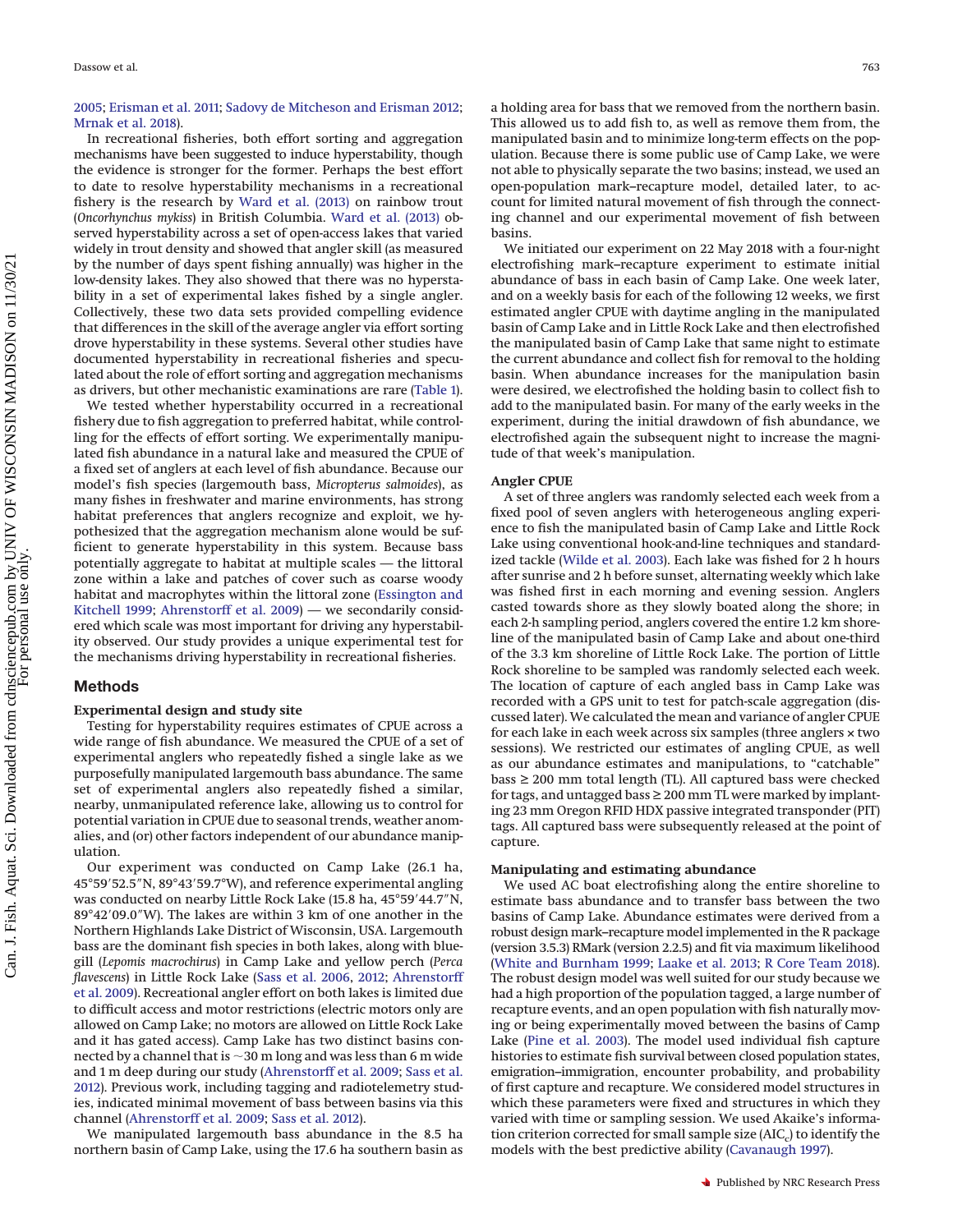<span id="page-2-0"></span>

| Authors                           | Recreational fishery                                                                             | Method                                                                                                                                                                       | Hyperstability                                  | Mechanism                                                                                                                                                                                                                                                                                                                      | β                                        | q                                                    |
|-----------------------------------|--------------------------------------------------------------------------------------------------|------------------------------------------------------------------------------------------------------------------------------------------------------------------------------|-------------------------------------------------|--------------------------------------------------------------------------------------------------------------------------------------------------------------------------------------------------------------------------------------------------------------------------------------------------------------------------------|------------------------------------------|------------------------------------------------------|
| Peterman and<br><b>Steer 1981</b> | British Columbia and<br>Oregon Chinook salmon<br>(Oncorhynchus tshawytscha)                      | Estimate catchability from a time series Yes<br>of catch and fish abundance data                                                                                             |                                                 | No mechanism explored; suggest fish<br>aggregation to easily targeted habitats<br>drives hyperstability                                                                                                                                                                                                                        |                                          | Negative correlation<br>between $q$ and<br>abundance |
| Shuter et al.<br>1998             | Ontario lake trout<br>(Salvelinus namaycush)                                                     | Describe relationship between estimate Yes<br>of catchability and fish abundance<br>for two lakes through time and<br>17 lakes spanning a gradient of fish<br>densities      |                                                 | No mechanism explored; suggest the<br>nonrandom distribution of fish is<br>exploited by anglers who can find these<br>aggregations                                                                                                                                                                                             |                                          | Negative correlation<br>between $q$ and<br>abundance |
| Hansen et al.<br>2000             | Northern Wisconsin<br>walleye (Sander vitreus)                                                   | Nonlinear models fit to estimates of<br>walleye density and angler-<br>spearfishing catch rates for 118<br><b>Wiconsin lakes</b>                                             | Spearing - yes; None explored<br>$angling - no$ |                                                                                                                                                                                                                                                                                                                                | Spearing fishery $=$<br>0.65             |                                                      |
| Hansen et al.<br>2005             | Northern Wisconsin<br>Walleye (Sander vitreus)                                                   | Analysis of data presented in Hansen<br>et al. (2000), this time accounting for<br>measurement errors in catch rates<br>and abundance estimates                              | $Both - yes$                                    | None explored                                                                                                                                                                                                                                                                                                                  | Spearing $= 0.65$ ;<br>angling $= 0.825$ |                                                      |
| Erisman et al.<br>2011            | stocks of barred sand<br>bass (Paralabrax nebulifer)<br>and kelp bass (Paralabrax<br>clathratus) | Southern California coastal Fit a nonlinear model to catch rate and Yes<br>fish abundance data                                                                               |                                                 | Overfishing of spawning aggregations                                                                                                                                                                                                                                                                                           | $0.44 - 0.59$                            |                                                      |
| Ward et al.<br>2013               | British Columbia rainbow<br>trout (Oncorhynchus<br>mykiss)                                       | Describe relationship between angler<br>catch rate and fish density in a closed<br>fishery with constant angler skill and<br>an open fishery in which angler skill<br>varies | Yes                                             | Open access fishery exhibited hyperstable 0.42<br>catch rates while the closed access<br>fishery did not; angler skill was strongly<br>predicted by fish density in the open-<br>access fishery with highly skilled<br>anglers targeting low fish density lakes<br>and low skilled anglers targeting low<br>fish density lakes |                                          |                                                      |
| van Poorten<br>et al. 2016        | British Columbia rainbow<br>trout (Oncorhynchus<br>mykiss)                                       | Competing models fit to angler CPUE<br>and fish abundance data presented in<br>Ward et al. (2013)                                                                            | Yes                                             | Best fitting model described hyperstability<br>as purely a function of angler effort<br>sorting; low skilled anglers leave fishery<br>as catch rates decline while highly<br>skilled anglers remain, creating<br>hyperstable average catch rates as they<br>continue to catch fish as abundance<br>declines                    |                                          | Negative correlation<br>between $q$ and<br>abundance |
| Mrnak et al.<br>2018              | Northern Wisconsin<br>walleye (Sander vitreus)                                                   | Describe relationship between catch<br>rate and fish abundance from 1990-<br>2015 using the same method as<br>Hansen et al. (2005)                                           | $Both - yes$                                    | No mechanism explored; suggest<br>hyperstable catch rates in spearfishery<br>are due to spawning aggregations while<br>hyperstability in angling fishery is due<br>to effort sorting                                                                                                                                           | Spearing $= 0.41$ ;<br>angling $= 0.53$  |                                                      |

**Table 1.** Review of key research exploring hyperstability in recreational fisheries.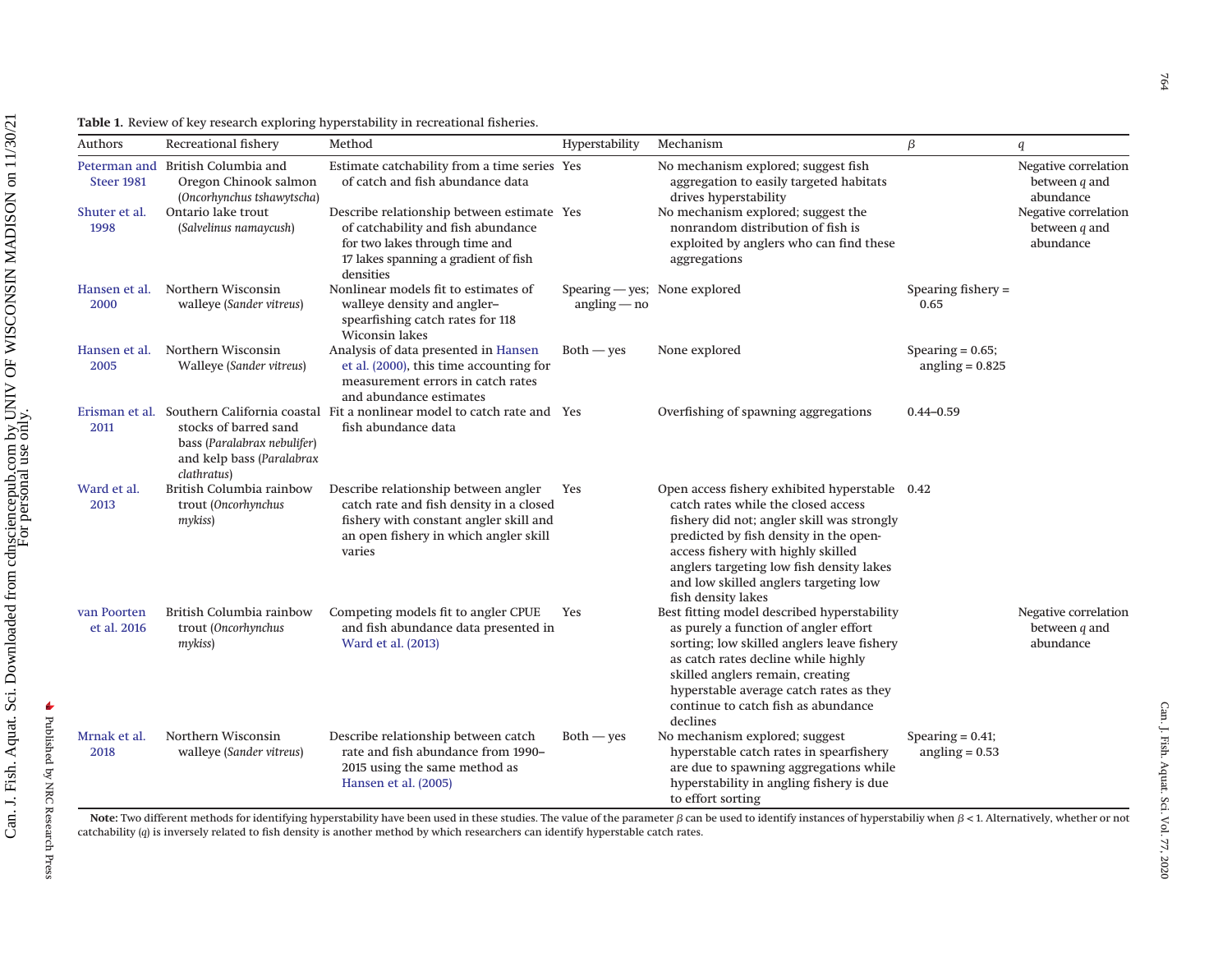#### **Testing for hyperstability**

Catch per unit effort at time *t* (CPUE*<sup>t</sup>* , or catch per effort) can be described as a function of catchability (*q*), the abundance of fish at time  $t$  ( $N_t$ ), and a parameter  $\beta$ , which describes the degree of nonlinearity in catch rate as a function of abundance and therefore distinguishes between hyperstability ( $\beta$  < 1), proportionality  $(\beta = 1)$ , or hyperdepletion  $(\beta > 1)$ :

<span id="page-3-0"></span>
$$
(1) \qquad \text{CPUE}_t = qN_t^{\beta}
$$

[\(Harley et al. 2001\)](#page-6-5). Following [Ward et al. \(2013\),](#page-7-2) we estimated  $\beta$  for our series of fish abundances and angler CPUEs using a simple linear regression of the log-transformed version of [eq. 1.](#page-3-0) We did not include uncertainty in  $N_t$  when estimating  $\beta$  because, similar to the experimental fishery in [Ward et al. \(2013\),](#page-7-2) the precision of our abundance estimates was greater than that of our CPUE<sub>t</sub> estimates. We included mean angler CPUE from our reference system, Little Rock Lake, as a covariate in the model to account for the potential effects of weather, angler identity, and seasonality on angler CPUE.

## **Testing for patch-scale aggregation**

If fish aggregation to patch-scale habitat contributes to hyperstability, we would expect the distribution of angling catches to be clustered around specific areas of the littoral zone. We tested this hypothesis by expressing the capture location of each fish as a point on a line representing the shoreline of the manipulation basin and testing for clustering at a range of spatial scales using Ripley's *L* test [\(Fortin and Dale 2005\)](#page-6-25).

## **Results**

We successfully manipulated the abundance of largemouth bass in the manipulated basin of Camp Lake over the course of the study, with mark–recapture estimates indicating a decline of an order of magnitude. Based on individual recapture histories for 865 fish tagged in both basins of Camp Lake, we fit 351 unique robust design model structures. The top four models had  $\Delta AIC_c$ values  $<$  4 and very similar structures (Supplementary Table S1);<sup>1</sup> we used the parameter estimates from the top model to calculate point estimates and confidence intervals (CIs) for abundance in each week. The abundance of largemouth bass ≥ 200 mm TL in the manipulated basin ranged from 352 individuals at the beginning of the experiment to 25 individuals by week 11 [\(Fig. 1](#page-3-2)*a*). CIs around our weekly estimates were well constrained, often an order of magnitude less than the estimate itself (Supplementary Table S2)[.1](#page-3-1) In generating the population estimates, electrofishing catches accounted for 83% and 63% of the applied and recaptured tags, respectively, with the remainder caught by angling.

The dynamics of angler CPUE across our experiment were different in the manipulated basin and reference lake [\(Figs. 1](#page-3-2)*b*, [1](#page-3-2)*c*). Angler CPUE ranged from 0.5 to 4 fish per angler hour in the manipulated basin and from 3 to 12 fish per angler hour in the reference lake. Angler catch rates in the manipulated basin were relatively high during the first 6 weeks of our experiment, then lower for a period of 5 weeks, and then increased again in the final week of the study [\(Fig. 1](#page-3-2)*b*). Angler CPUE in the reference lake remained relatively constant and high throughout the summer [\(Fig. 1](#page-3-2)*c*).

We identified a strong signal of hyperstability in catch rates in our manipulated basin [\(Fig. 2\)](#page-4-0). The estimated value of  $\beta$  (0.47) was significantly less than 1.0 (df = 11,  $p = 0.013$ ). Mean angler CPUE in the manipulated basin ranged from about 4 fish per angler hour <span id="page-3-2"></span>**Fig. 1.** (*a*) Population estimate for largemouth bass (*Micropterus salmoides*) > 200 mm TL in the manipulated basin of Camp Lake, Vilas County, Wisconsin, over the course of the 12-week hyperstability study in 2018. Error bars are 95% CI. (*b*) Manipulated basin, mean angler largemouth bass catch per unit effort (CPUE) over the course of the experiment. Error bars denote 1 standard deviation about the mean. (*c*) Little Rock Lake, Vilas County, Wisconsin (reference system), mean largemouth bass angler CPUE over the course of the experiment. Error bars denote 1 standard deviation about the mean.



to 1.5 fish per angler hour across a range of abundances from 350 to 75 individuals. Below about 75 individuals, mean angler CPUE ranged from about 1.5 fish per angler hour to 0.5 fish per angler hour. Mean angler CPUE and fish abundance were positively correlated in models with and without the reference lake CPUE as a covariate ( $\beta$  = 0.42, df = 11,  $p$  = 0.039, and  $\beta$  = 0.47, df = 11,  $p$  = 0.013, respectively). Including the reference lake CPUE as a covariate provided a significantly better fit than the base model based on a likelihood ratio test  $(p = 0.034)$ .

The distribution of largemouth bass capture locations around the shoreline of our manipulated basin revealed no clustering [\(Fig. 3](#page-5-0)*a*). At all spatial scales considered, our observed Ripley's *L* estimates did not exceed the 95% CIs from 1000 Ripley's *L* calculations based on random draws from a uniform distribution of possible catch locations [\(Fig. 3](#page-5-0)*b*). When comparing Ripley's *L* estimates for catch locations at abundances above and below 75 individuals, we saw no evidence of clustering of catch locations at either high or low fish abundance [\(Figs. 3](#page-5-0)*c*, [3](#page-5-0)*d*).

<span id="page-3-1"></span><sup>1</sup> Supplementary data are available with the article through the journal Web site at [http://nrcresearchpress.com/doi/suppl/10.1139/cjfas-2019-0245.](http://nrcresearchpress.com/doi/suppl/10.1139/cjfas-2019-0245)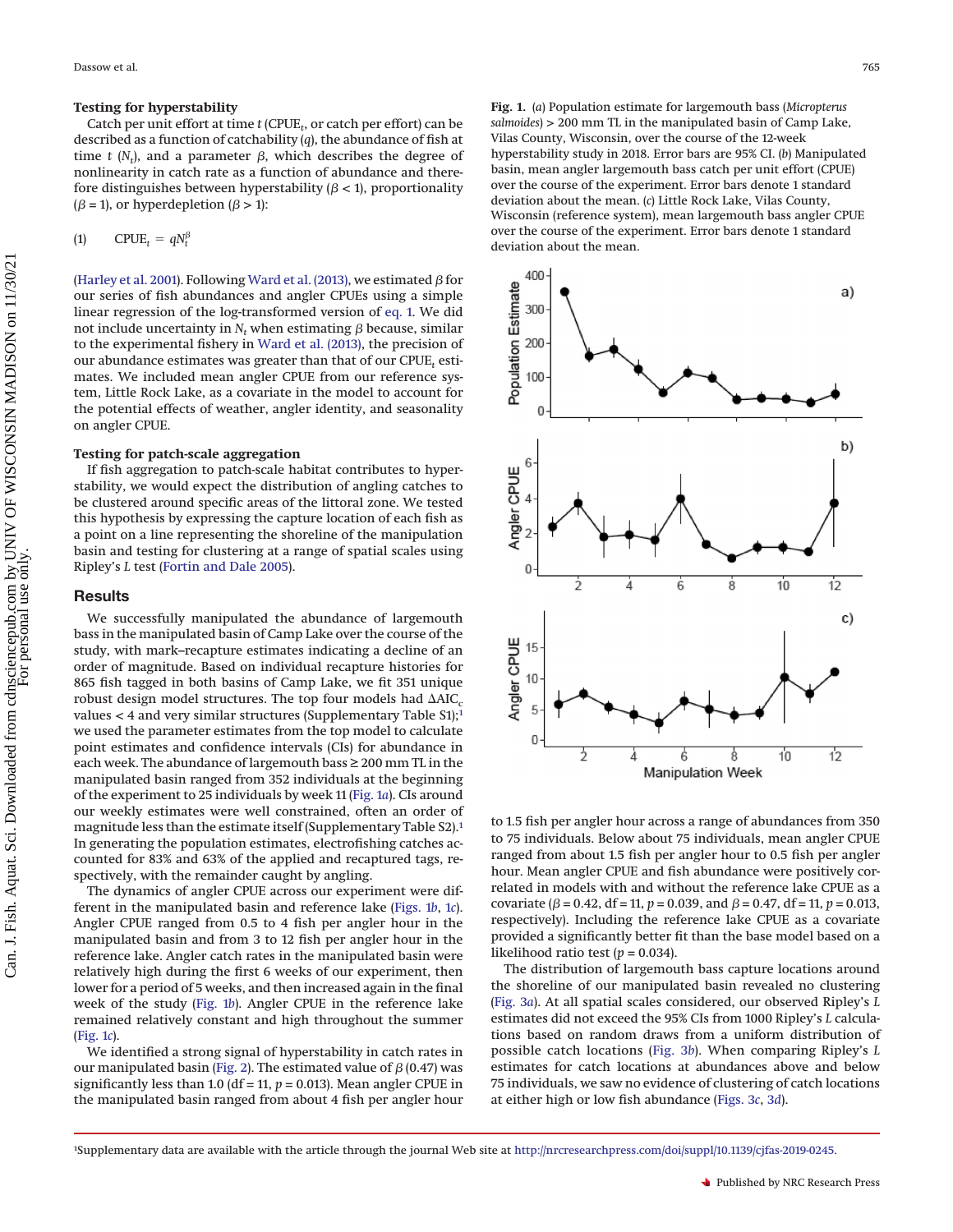<span id="page-4-0"></span>**Fig. 2.** Mean angler largemouth bass (*Micropterus salmoides*) CPUE (number of fish per angler per hour) accounting for potential variation due to seasonal CPUE trends, weather anomalies, and (or) other factors independent of abundance manipulations as a function of fish abundance in the manipulated basin of Camp Lake, Vilas County, Wisconsin, during 2018.



## **Discussion**

Previous research documenting hyperstability in recreational fisheries has rarely tested for the mechanisms driving hyperstable catch rates [\(Table 1\)](#page-2-0). The few studies that inferred a mechanism have linked hyperstable catch rates to differences in angler skill or spawning aggregations [\(Erisman et al. 2011;](#page-6-10) [Ward et al. 2013;](#page-7-2) [van Poorten et al. 2016\)](#page-7-3). To our knowledge, no study has experimentally manipulated the abundance of fish over which angler CPUE is estimated, but rather, most existing research leverages spatial patterns of fish abundance, effort, and catch rates. Our study used an experimental approach but also controlled for effort sorting to test whether fish aggregation to preferred habitat was sufficient to drive hyperstability of catch rates in a recreational fishery.

A review of existing studies suggests that hyperstability can occur in diverse recreational fisheries, but experimental or statistical support for underlying mechanisms is limited [\(Table 1\)](#page-2-0). Most studies discuss potential mechanisms for observed hyperstability in catch rates based on what has been observed in the marine literature or other recreational fisheries hyperstability papers, but few can convincingly point to a specific mechanism [\(Erisman](#page-6-10) [et al. 2011;](#page-6-10) [Ward et al. 2013\)](#page-7-2). Early studies hypothesized that aggregation underpinned hyperstability of catch rates in recreational fisheries because existing theory and well-known marine examples identified aggregation as a mechanism for increased catchability with declining stock abundance [\(Paloheimo and](#page-6-3) [Dickie 1964;](#page-6-3) [Peterman and Steer 1981;](#page-6-4) [Hutchings 1996;](#page-6-26) [Erisman](#page-6-10) [et al. 2011;](#page-6-10) [Sadovy de Mitcheson and Erisman 2012\)](#page-6-11). Although only studies investigating intense aggregation during spawning have conclusively identified aggregation as a mechanism for hyperstability of recreational catch rates [\(Erisman et al. 2011;](#page-6-10) [Sadovy de](#page-6-11) [Mitcheson and Erisman 2012\)](#page-6-11), general aggregating behaviors such as those exhibited by fish around fish aggregating devices in marine systems are also known to promote hyperstability [\(Hilborn](#page-6-0) [and Walters 1992;](#page-6-0) [Girard et al. 2004;](#page-6-27) [Letessier et al. 2013\)](#page-6-28). Aggregation has also been proposed as one of the mechanisms that kept catch rates in the commercial fishery high even as abundance collapsed in Northwest Atlantic cod (*Gadus morhua*) fisheries [\(Rose](#page-6-29) [and Kulka 1999\)](#page-6-29). More recent studies in recreational fisheries have identified the effects of angler skill on catch [\(Ward et al. 2013;](#page-7-2) [van Poorten et al. 2016\)](#page-7-3). [Ward et al. \(2013\)](#page-7-2) and [van Poorten et al.](#page-7-3) [\(2016\)](#page-7-3) identify and describe a negative relationships between average angler skill level and population abundance (effort sorting) as the mechanism leading to hyperstability of catch rates [\(Ward](#page-7-2) [et al. 2013;](#page-7-2) [van Poorten et al. 2016\)](#page-7-3). These authors correctly raise the point that earlier studies that identified hyperstability of catch rates in recreational fisheries did not identify, but could plausibly have been influenced by, effort sorting. Although the findings of these previous studies are consistent with effort sorting, recent work has questioned the role of skill in determining catch rates [\(Seekell 2011;](#page-7-10) [Monk and Arlinghaus 2018\)](#page-6-30). [Monk and](#page-6-30) [Arlinghaus \(2018\)](#page-6-30) found that self-reported angler skill did not affect CPUE but did allow higher skilled anglers to be more successful at catching large fish in a system with telemetry-tagged fish and tracked anglers. Furthermore, angler catch by a group of heterogeneously skilled anglers was found to be not significantly different from predictions of a random catch model [\(Seekell 2011\)](#page-7-10).

Despite controlling for angler skill and conducting our experiment outside the spawning season, we observed significant hyperstability in angler catch rates of largemouth bass. In our study system, bass home ranges encompassed the entire basin, but littoral areas are preferred [\(Essington and Kitchell 1999;](#page-6-12) [Ahrenstorff](#page-6-13) [et al. 2009\)](#page-6-13). Individual patches of habitat had no effect on the hyperstability observed here given the lack of clustering observed in the spatial distribution of angling capture locations around the entire shoreline of our manipulated basin. Instead, general preferences for littoral areas in our model species were sufficient to produce aggregations that promoted hyperstability. As fish were removed from their preferred littoral areas in our manipulated basin, mixing of fish between pelagic and littoral habitats could have slowed the decline in density, and catch rates, in preferred littoral areas as new fish filled spaces left by the removed fish. Previous work on our treatment basin tracked largemouth bass home ranges and found that individual fish used both littoral and pelagic habitats nearly equally [\(Ahrenstorff et al. 2009\)](#page-6-13). Consequently, even though our sampling methods were based around littoral habitats, it is unlikely that a significant proportion of the population was unaccounted for during our sampling because fish were mixing between pelagic and littoral areas. Also, the combination of our observed consistent catch rates and randomly distributed catch locations along the shoreline of our experimental system, even as the population was experimentally reduced further, support this mechanism [\(Figs. 1,](#page-3-2) [3\)](#page-5-0). These dynamics are analogous to classic foraging arena theory in which, in this case,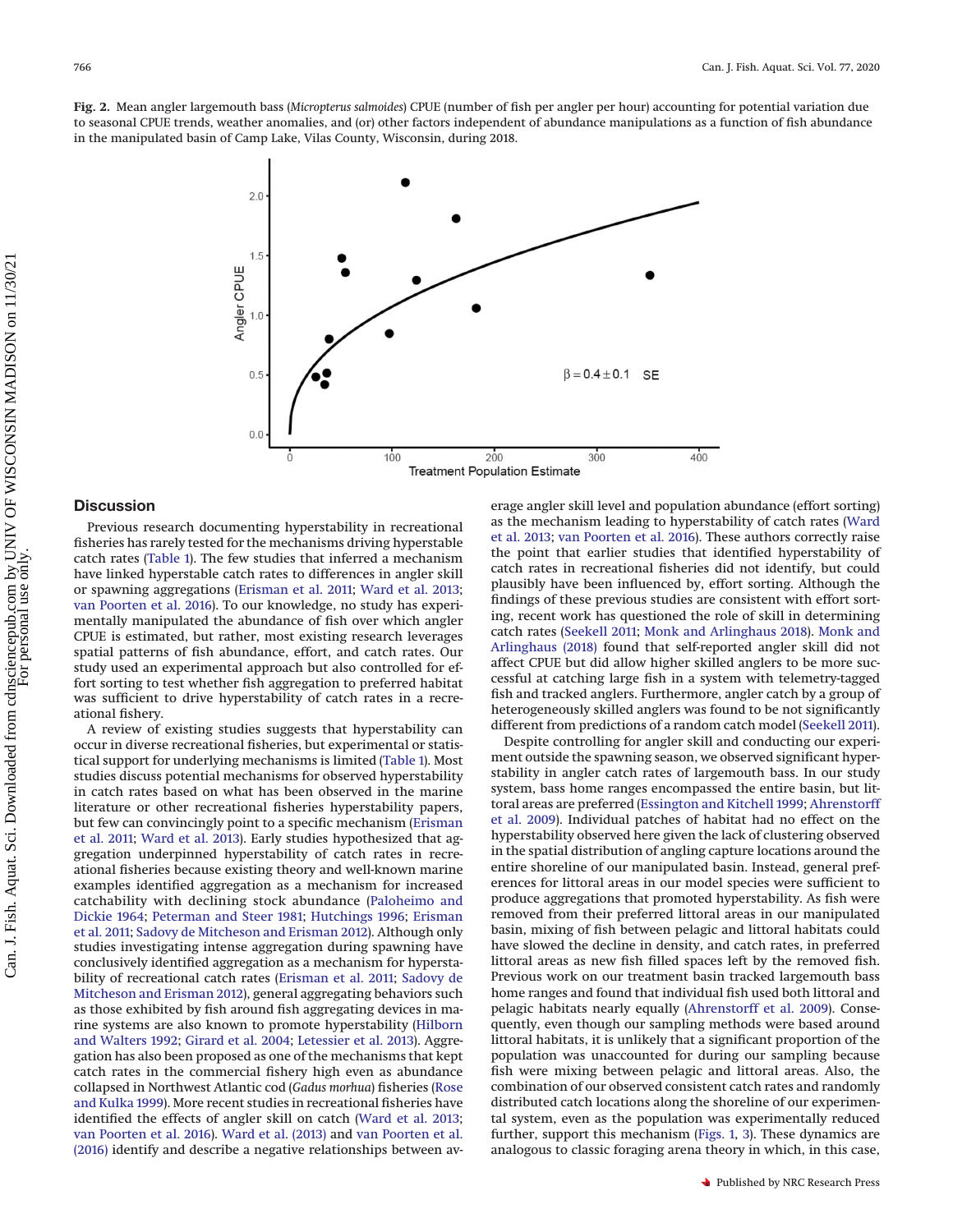<span id="page-5-0"></span>**Fig. 3.** (*a*) Locations of angling captures of largemouth bass (*Micropterus salmoides*) > 200 mm TL in two-dimensional space (grey polygon) and one-dimensional space (line segment) on the manipulated basin of Camp Lake, Vilas County, Wisconsin, during 2018. Plots of Ripley's *L* as a function of the number of neighbors within a given distance (in metres) on either side of a catch location (solid line) for (*b*) all catches during the experiment, (*c*) catches during periods when fish abundance was >75 individuals, and (*d*) catches during periods when fish abundance was <75 fish. Dotted lines represent 95% CI around Ripley's *L* for randomly distributed data (dashed line).

a)





sport fish are subject to a risk-resource trade-off in their preferred, but angler-targeted, habitat [\(Ahrens et al. 2012;](#page-6-31) [Matthias et al.](#page-6-32) [2014\)](#page-6-32).

Given that most fishes have preferences for certain habitat types and that only minimal skill may be required for anglers to target these habitats, we would expect that most recreational, harvest-oriented species exhibit hyperstable catch rates independent of heterogeneity in angler skill. However, we might expect the degree of hyperstability to relate to the spatial intensity and temporal extent of aggregation. In this context, spawning for many fishes can be thought of as a spatially intense, but temporally short, type of aggregation [\(Mrnak et al. 2018\)](#page-6-6). In contrast, our results suggest that even moderate spatial intensity of habitat use over a longer temporal extent may lead to hyperstability.

Although non-spawning spatial aggregation appears to be sufficient to generate hyperstable catch rates in a recreational fishery, the effect of angler skill on catch rates is also possible [\(Ward](#page-7-2) [et al. 2013\)](#page-7-2). If angler skill effects do exist, it is likely that fish aggregation and angler skill can have additive effects on the response of catchability to population abundance, but could they interact in a non-additive manner? One possibility for nonadditive interaction between these two mechanisms would be if knowledge about the location, in space and time, of fish aggregations was related to avidity or skill level. [Van Poorten et al. \(2016\)](#page-7-3) suggest that as fish abundance declines, more skilled anglers are able to find remaining fish concentrations and unskilled anglers, instead of exiting the fishery, could encroach on the areas fished by the skilled anglers. In this way, more anglers are fishing the remaining aggregations, resulting in increased fishing mortality, further accelerating fishery decline. This may result in a positive feedback cycle in which, as abundance declines, anglers are further concentrated around the remaining aggregations instead of exiting the fishery, hastening the decline. In this way, though many anglers are or become aware of intense spawning aggregations or general preferences for littoral habitat, knowledge of other more subtle or short-lived aggregations may be more limited and linked to differences in angler skill.

Given that aggregation and effort sorting are sufficient to generate hyperstable catch rates individually and likely in combination, we would expect widespread hyperstability in recreational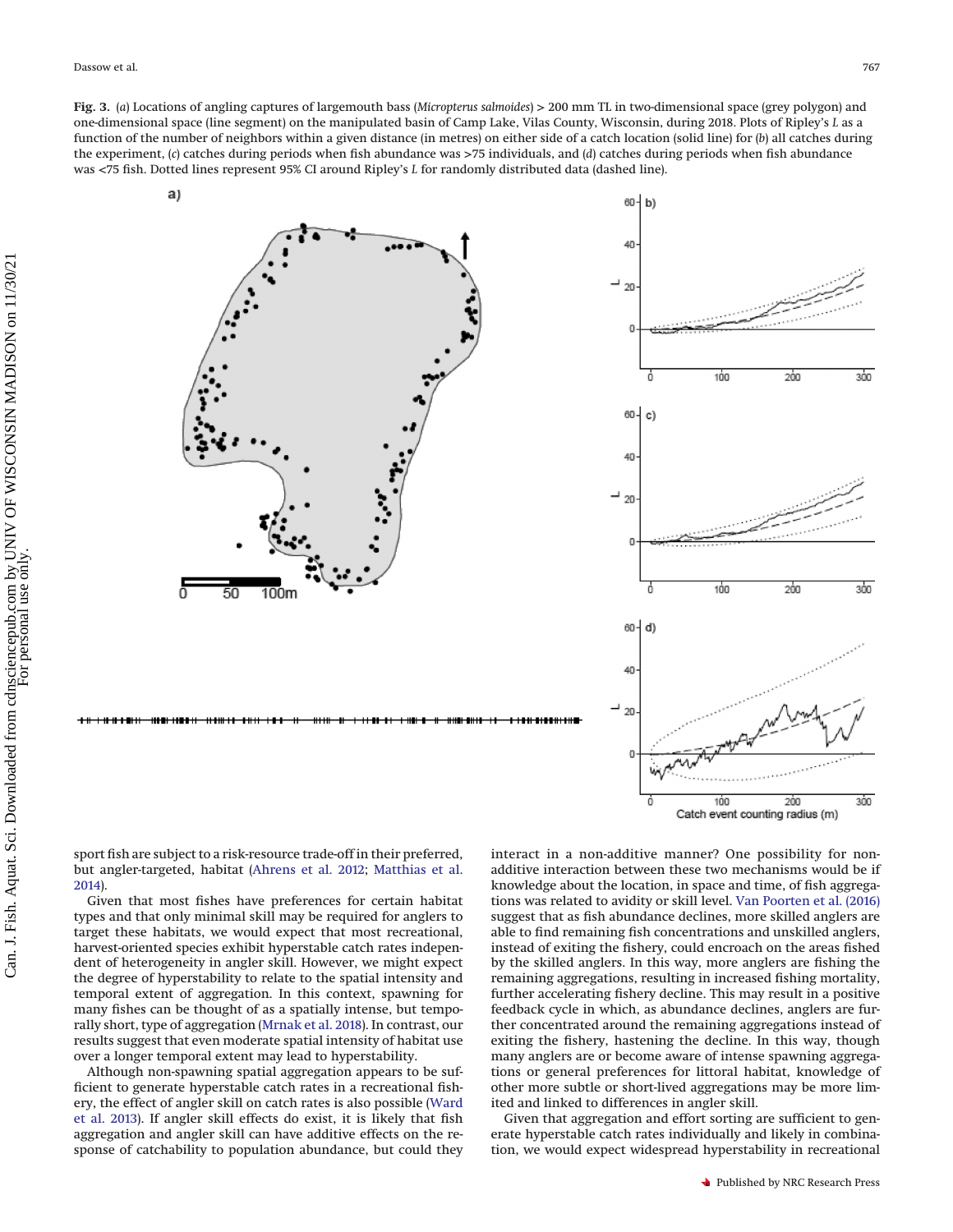<span id="page-6-23"></span>fisheries. The apparent cosmopolitan nature of these mechanisms means that traditional management strategies may struggle to address complications of management driven by hyperstability of catch rates, leaving fisheries vulnerable to overexploitation [\(Carpenter et al. 2017\)](#page-6-33). Many authors highlight additional control of effort, rather than harvest, as a potentially important management strategy [\(Camp et al. 2015,](#page-6-34) [2016;](#page-6-35) [Lynch et al. 2017\)](#page-6-36). Many management agencies impose seasonal closures of fisheries during known spawning aggregations, in part to limit harvest (as was the case for largemouth bass in northern Wisconsin until recently), but additional spatial or temporal limits on effort, as have been employed in the case of marine protection areas, may be beneficial in attempting to address the effects of aggregation on hyperstability of catch rates [\(Russ 2002;](#page-6-37) [Roberts et al. 2005\)](#page-6-38). However, one adverse effect of these spatial and temporal closures may be increased reactivity of fish to angling that unintentionally leads to elevated exploitation rates [\(Koeck et al. 2020\)](#page-6-39). Spatial or temporal closures, though likely to be unpopular with anglers, are being recognized and used by fisheries managers; however, the sustainability of a fishery may still be compromised when fish aggregate throughout the season. These non-spawning aggregations in conjunction with effort sorting may require additional, more direct measures to be taken by managers such as issuing of harvest tags for some especially vulnerable species.

## **Acknowledgements**

This work was funded by the U.S. National Science Foundation under grant 1716066. We thank B. Aulino, J. Barron, C. Bishop, A. Fink, S. Phillips, and M. Solokas for assistance in data collection. We also thank the Wisconsin Department of Natural Resources, Mike Vogelsang, and Steve Gilbert for allowing us to use Camp Lake for our experiment. All procedures in this study were approved under permits from the Wisconsin Department of Natural Resources and institutional animal care protocols (Scientific Collectors Permit #SCP-FM-2018-087, State Natural Area Permit #18-14, University of Notre Dame IACUC #18-04-4590).

#### **References**

- <span id="page-6-31"></span>Ahrens, R.N.M., Walters, C.J., and Christensen, V. 2012. Foraging arena theory. Fish Fish. **13**(1): 41–59. doi[:10.1111/j.1467-2979.2011.00432.x.](http://dx.doi.org/10.1111/j.1467-2979.2011.00432.x)
- <span id="page-6-13"></span>Ahrenstorff, T.D., Sass, G.G., and Helmus, M.R. 2009. The influence of littoral zone coarse woody habitat on home range size, spatial distribution, and feeding ecology of largemouth bass (*Micropterus salmoides*). Hydrobiologia, **623**(1): 223–233. doi[:10.1007/s10750-008-9660-1.](http://dx.doi.org/10.1007/s10750-008-9660-1)
- <span id="page-6-2"></span>Alós, J., Campos-Candela, A., and Arlinghaus, R. 2019. A modelling approach to evaluate the impact of fish spatial behavioural types on fisheries stock assessment. ICES J. Mar. Sci. **76**(2): 489–500. doi[:10.1093/icesjms/fsy172.](http://dx.doi.org/10.1093/icesjms/fsy172)
- <span id="page-6-1"></span>Askey, P.J., Richards, S.A., Post, J.R., and Parkinson, E.A. 2006. Linking angling catch rates and fish learning under catch-and-release regulations. North Am. J. Fish. Manag. **26**(4): 1020–1029. doi[:10.1577/M06-035.1.](http://dx.doi.org/10.1577/M06-035.1)
- <span id="page-6-34"></span>Camp, E.V., van Poorten, B.T., and Walters, C.J. 2015. Evaluating short openings as a management tool to maximize catch-related utility in catch-and-release fisheries. North Am. J. Fish. Manage. **35**(6): 1106–1120. doi[:10.1080/02755947.](http://dx.doi.org/10.1080/02755947.2015.1083495) [2015.1083495.](http://dx.doi.org/10.1080/02755947.2015.1083495)
- <span id="page-6-35"></span>Camp, E.V., Ahrens, R.N.M., Allen, M.S., and Lorenzen, K. 2016. Relationships between angling effort and fish abundance in recreational marine fisheries. Fish. Manage. Ecol. **23**(3–4): 264–275. doi[:10.1111/fme.12168.](http://dx.doi.org/10.1111/fme.12168)
- <span id="page-6-33"></span>Carpenter, S.R., Brock, W.A., Hansen, G.J.A., Hansen, J.F., Hennessy, J.M., Isermann, D.A., et al. 2017. Defining a Safe Operating Space for inland recreational fisheries. Fish Fish. **18**(6): 1150–1160. doi[:10.1111/faf.12230.](http://dx.doi.org/10.1111/faf.12230)
- <span id="page-6-19"></span>Cavanaugh, J.E. 1997. Unifying the derivations for the Akaike and corrected Akaike information criteria. Stat. Probab. Lett. **33**(2): 201–208. doi[:10.1016/](http://dx.doi.org/10.1016/S0167-7152(96)00128-9) [S0167-7152\(96\)00128-9.](http://dx.doi.org/10.1016/S0167-7152(96)00128-9)
- <span id="page-6-10"></span>Erisman, B.E., Allen, L.G., Claisse, J.T., Pondella, D.J., Miller, E.F., Murray, J.H., and Walters, C.J. 2011. The illusion of plenty: hyperstability masks collapses in two recreational fisheries that target fish spawning aggregations. Can. J. Fish. Aquat. Sci. **68**(10): 1705–1716. doi[:10.1139/f2011-090.](http://dx.doi.org/10.1139/f2011-090)
- <span id="page-6-12"></span>Essington, T.E., and Kitchell, J.F. 1999. New perspective in the analysis of fish distributions: a case study on the spatial distribution of largemouth bass (*Micropterus salmoides*). Can. J. Fish. Aquat. Sci. **56**(S1): 52–60. doi[:10.1139/f99-](http://dx.doi.org/10.1139/f99-213) [213.](http://dx.doi.org/10.1139/f99-213)
- <span id="page-6-25"></span>Fortin, M.-J., and Dale, M.R.T. 2005. Spatial analysis: a guide for ecologists. *In* Spatial Analysis: A Guide for Ecologists. 2nd edition. Cambridge University Press, Cambridge, U.K. doi[:10.1017/CBO9780511542039.003.](http://dx.doi.org/10.1017/CBO9780511542039.003)
- <span id="page-6-27"></span>Girard, C., Benhamou, S., and Dagorn, L. 2004. FAD: Fish Aggregating Device or Fish Attracting Device? A new analysis of yellowfin tuna movements around floating objects. Anim. Behav. **67**: 319–326. doi[:10.1016/j.anbehav.2003.07.](http://dx.doi.org/10.1016/j.anbehav.2003.07.007) [007.](http://dx.doi.org/10.1016/j.anbehav.2003.07.007)
- Hansen, M.J., Beard, T.D., Jr., and Hewett, S.W. 2000. Catch rates and catchability of walleyes in angling and spearing fisheries in northern Wisconsin lakes. North Am. J. Fish. Manag. **20**(1): 109–118. doi[:10.1577/1548-8675\(2000\)](http://dx.doi.org/10.1577/1548-8675(2000)020%3C0109) [020<0109.](http://dx.doi.org/10.1577/1548-8675(2000)020%3C0109)
- <span id="page-6-9"></span>Hansen, M.J., Beard, T.D., Jr., and Hewett, S.W. 2005. Effect of measurement error on tests of density dependence of catchability for walleyes in northern Wisconsin angling and spearing fisheries. North Am. J. Fish. Manage. **25**(3): 1010–1015. doi[:10.1577/M04-153.1.](http://dx.doi.org/10.1577/M04-153.1)
- <span id="page-6-5"></span>Harley, S.J., Myers, R.A., and Dunn, A. 2001. Is catch-per-unit-effort proportional to abundance? Can. J. Fish. Aquat. Sci. **58**(9): 1760–1772. doi[:10.1139/f01-112.](http://dx.doi.org/10.1139/f01-112)
- <span id="page-6-0"></span>Hilborn, R., and Walters, C.J. 1992. Quantitative fisheries stock assessment: choice, dynamics, and uncertainty. Chapman & Hall, New York.
- <span id="page-6-26"></span>Hutchings, J.A. 1996. Spatial and temporal variation in the density of northern cod and a review of hypotheses for the stock's collapse. Can. J. Fish. Aquat. Sci. **53**: 943–962. doi[:10.1139/f96-097.](http://dx.doi.org/10.1139/f96-097)
- <span id="page-6-39"></span>Koeck, B., Lovén Wallerius, M., Arlinghaus, R., and Johnsson, J.I. 2020. Behavioural adjustment of fish to temporal variation in fishing pressure affects catchability: an experiment with angled trout. Can. J. Fish. Aquat. Sci. **77**(1): 188–193. doi[:10.1139/cjfas-2019-0064.](http://dx.doi.org/10.1139/cjfas-2019-0064)
- <span id="page-6-16"></span>Laake, J.L., Johnson, D.S., and Conn, P.B. 2013. marked: An R package for maximum likelihood and Markov Chain Monte Carlo analysis of capture–recapture data. Methods Ecol. Evol. **4**(9): 885–890. doi[:10.1111/2041-210X.12065.](http://dx.doi.org/10.1111/2041-210X.12065)
- <span id="page-6-28"></span><span id="page-6-22"></span><span id="page-6-21"></span>Letessier, T.B., Meeuwig, J.J., Gollock, M., Groves, L., Bouchet, P.J., Chapuis, L., et al. 2013. Assessing pelagic fish populations: the application of demersal video techniques to the mid-water environment. Methods Oceanogr. **8**: 41– 55. doi[:10.1016/j.mio.2013.11.003.](http://dx.doi.org/10.1016/j.mio.2013.11.003)
- <span id="page-6-36"></span><span id="page-6-24"></span><span id="page-6-20"></span>Lynch, A.J., Cooke, S.J., Beard, T.D., Jr., Kao, Y., Lorenzen, K., Song, A.M., et al. 2017. Grand challenges in the management and conservation of North American inland fishes and fisheries. Fisheries,**42**(2): 115–124. doi[:10.1080/03632415.](http://dx.doi.org/10.1080/03632415.2017.1259945) [2017.1259945.](http://dx.doi.org/10.1080/03632415.2017.1259945)
- <span id="page-6-32"></span>Matthias, B.G., Allen, M.S., Ahrens, R.N.M., Beard, T.D., and Kerns, J.A. 2014. Hide and seek: interplay of fish and anglers influences spatial fisheries management. Fisheries, **39**(6): 261–269. doi[:10.1080/03632415.2014.903836.](http://dx.doi.org/10.1080/03632415.2014.903836)
- <span id="page-6-30"></span>Monk, C.T., and Arlinghaus, R. 2018. Eurasian perch, *Perca fluviatilis*, spatial behaviour determines vulnerability independent of angler skill in a whole-lake reality mining experiment. Can. J. Fish. Aquat. Sci. **75**(3): 417–428. doi[:10.1139/](http://dx.doi.org/10.1139/cjfas-2017-0029) [cjfas-2017-0029.](http://dx.doi.org/10.1139/cjfas-2017-0029)
- <span id="page-6-6"></span>Mrnak, J.T., Shaw, S.L., Eslinger, L.D., Cichosz, T.A., and Sass, G.G. 2018. Characterizing the angling and tribal spearing walleye fisheries in the Ceded Territory of Wisconsin, 1990–2015. North Am. J. Fish. Manage. **38**: 1381–1393. doi: [10.1002/nafm.10240.](http://dx.doi.org/10.1002/nafm.10240)
- <span id="page-6-8"></span>Myers, R.A., Hutchings, J.A., and Barrowmann, N.J. 1997. Why do fish stocks collapse? The example of cod in Atlantic Canada. Ecol. Appl. **7**(1): 91–106. doi[:10.1890/1051-0761\(1997\)007\[0091:WDFSCT\]2.0.CO;2.](http://dx.doi.org/10.1890/1051-0761(1997)007%5B0091%3AWDFSCT%5D2.0.CO;2)
- <span id="page-6-3"></span>Paloheimo, J.E., and Dickie, L.M. 1964. Abundance and fishing success. Fish. Res. Board Canada. pp. 152–163.
- <span id="page-6-4"></span>Peterman, R.M., and Steer, G.J. 1981. Relation between sport-fishing catchability coefficients and salmon abundance. Trans. Am. Fish. Soc. **110**(5): 585–593. doi[:10.1577/1548-8659\(1981\)110<585:RBSCCA>2.0.CO;2.](http://dx.doi.org/10.1577/1548-8659(1981)110%3C585%3ARBSCCA%3E2.0.CO;2)
- <span id="page-6-18"></span>Pine, W.E., Pollock, K.H., Hightower, J.E., Kwak, T.J., and Rice, J.A. 2003. A review of tagging methods for estimating fish population size and components of mortality. Fisheries, **28**(10): 10–23. doi[:10.1577/1548-8446\(2003\)28\[10:AROTMF\]](http://dx.doi.org/10.1577/1548-8446(2003)28%5B10%3AAROTMF%5D2.0.CO;2) [2.0.CO;2.](http://dx.doi.org/10.1577/1548-8446(2003)28%5B10%3AAROTMF%5D2.0.CO;2)
- <span id="page-6-7"></span>Post, J.R., Sullivan, M.G., Cox, S.P., Lester, N.P., Walters, C.J., Parkinson, E.A., Paul, A.J., Jackson, L., and Shuter, B.J. 2002. Canada's recreational fisheries: the invisible collapse? Fisheries, **27**(1): 6–17. doi[:10.1577/1548-8446\(2002\)](http://dx.doi.org/10.1577/1548-8446(2002)027%3C0006) [027<0006.](http://dx.doi.org/10.1577/1548-8446(2002)027%3C0006)
- <span id="page-6-17"></span>R Core Team. 2018. R: a language and environment for statistical computing. Version 3.5.3. R Foundation for Statistical Computing, Vienna, Austria. Available from [www.R-project.org.](http://www.R-project.org)
- <span id="page-6-38"></span>Roberts, C.M., Hawkins, J.P., and Gell, F.R. 2005. The role of marine reserves in achieving sustainable fisheries. Philos. Trans. R. Soc. B, **360**(1453). doi[:10.1098/](http://dx.doi.org/10.1098/rstb.2004.1578) [rstb.2004.1578.](http://dx.doi.org/10.1098/rstb.2004.1578)
- <span id="page-6-29"></span>Rose, G.A., and Kulka, D.W. 1999. Hyperaggregation of fish and fisheries: how catch-per-unit-effort increased as the northern cod (*Gadus morhua*) declined. Can. J. Fish. Aquat. Sci. **56**: 118–127. doi[:10.1139/f99-207.](http://dx.doi.org/10.1139/f99-207)
- <span id="page-6-37"></span>Russ, G.R. 2002. Yet another review of marine reserves as reef fishery management tools. *In* Coral reef fishes: dynamics and diversity in a complex system. *Edited by* P.R. Sale. Academic Press, San Diego, Calif. pp. 421–443.
- <span id="page-6-11"></span>Sadovy de Mitcheson, Y., and Erisman, B.E. 2012. Fishery and biological implications of fishing spawning aggregations, and the social and economic importance of aggregating fishes. *In* Reef Fish Spawning Aggregations: Biology, Research and Management. *Edited by* Y. Sadovy de Mitcheson and B.E. Erisman. Springer, New York. pp. 225–284. doi[:10.1007/978-94-007-1980-4.](http://dx.doi.org/10.1007/978-94-007-1980-4)
- <span id="page-6-14"></span>Sass, G.G., Kitchell, J.F., Carpenter, S.R., Hrabik, T.R., Marburg, A.E., and Turner, M.G. 2006. Fish community and food web responses to a whole-lake removal of coarse woody habitat. Fisheries, **31**(7): 321–330. doi[:10.1577/1548-](http://dx.doi.org/10.1577/1548-8446(2006)31%5B321%3AFCAFWR%5D2.0.CO;2) [8446\(2006\)31\[321:FCAFWR\]2.0.CO;2.](http://dx.doi.org/10.1577/1548-8446(2006)31%5B321%3AFCAFWR%5D2.0.CO;2)
- <span id="page-6-15"></span>Sass, G.G., Carpenter, S.R., Gaeta, J.W., Kitchell, J.F., and Ahrenstorff, T.D. 2012.